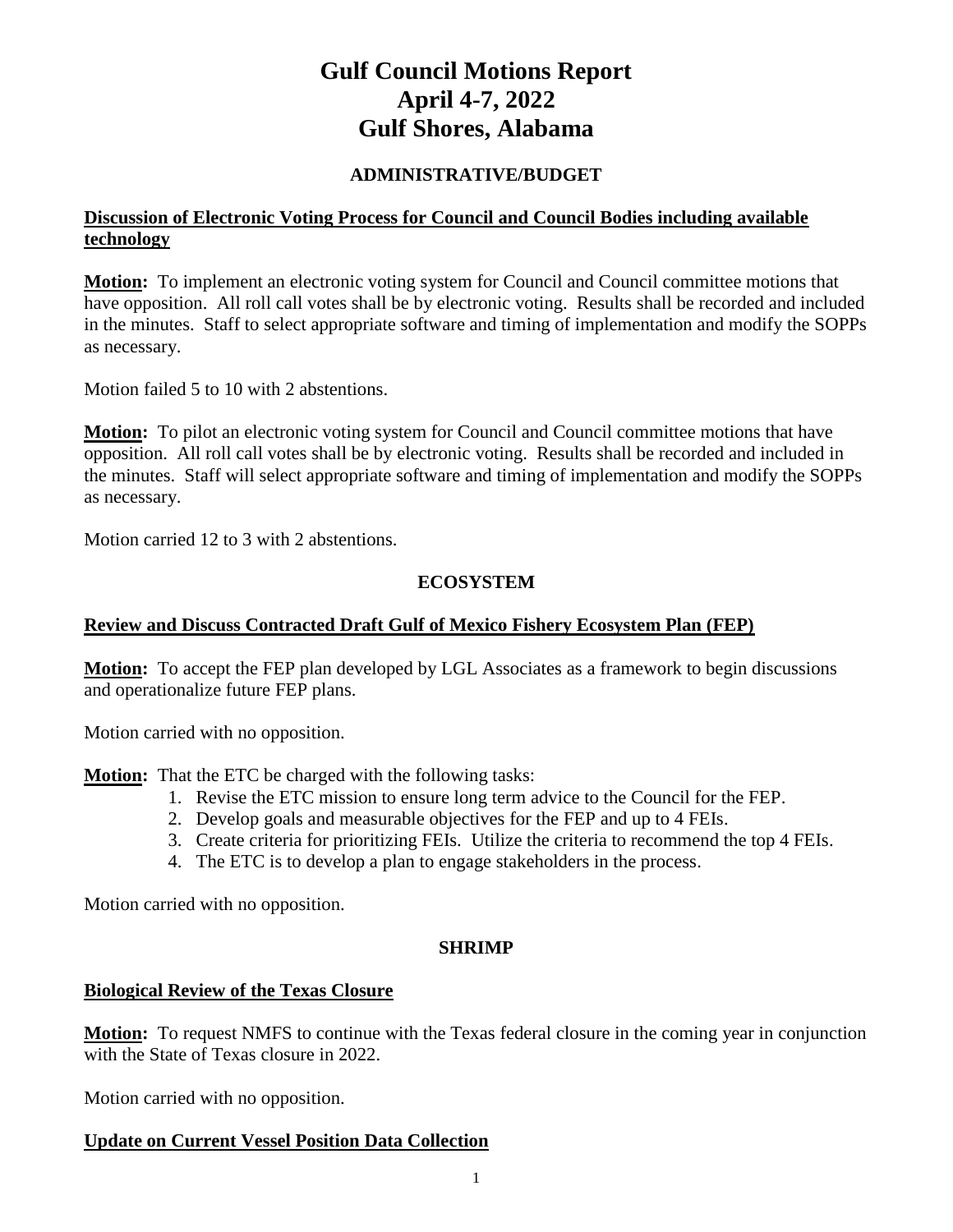**Motion:** To request staff work with the Outreach and Education Technical Committee to identify the best process for conveying the importance of recovery of Secure Digital (SD) cards to Gulf of Mexico federal shrimp permit holders that have been selected by the Science and Research Director to report vessel position data. Once a notification process for shrimp permit holders is identified, letters to NMFS Fisheries Statistics Division should be sent emphasizing the importance of recovery of SD cards on Gulf of Mexico shrimp vessels and the efforts that have been identified to improve this outreach effort.

Motion carried with no opposition.

# **SSC Recommendations on Development and Process of Using Empirical Dynamic Models on Brown and White Shrimp**

**Motion:** To convey to the SEFSC the support of the formal inclusion of the appropriate SSC members, Council staff, and shrimp industry representatives in the development of the shrimp Empirical Dynamic Models (EDM)s outside of formal SSC review and prior to the SEDAR research track.

Motion carried with no opposition.

# **MACKEREL**

# **Final Action: Amendment 34: Atlantic Migratory Group King Mackerel Catch Levels and Atlantic King and Spanish Mackerel Management Measures**

**Motion:** To recommend the Council approve Amendment 34: Atlantic Migratory Group King Mackerel Catch Levels and Atlantic King and Spanish Mackerel Management Measures and that it be forwarded to the Secretary of Commerce for review and implementation, and deem the codified text as necessary and appropriate, giving staff editorial license to make the necessary changes in the document. The Council Chair is given the authority to deem any changes to the codified text as necessary and appropriate.

| $Mr. Strelcheck - yes$    | Mr. Geeslin $-$ yes  | Mr. Williamson $-$ yes |
|---------------------------|----------------------|------------------------|
| Dr. Shipp $-$ yes         | $Mr. Dugas - yes$    | Mr. Schieble $-$ yes   |
| Mr. Broussard $-$ yes     | Gen. Spraggins – yes | Dr. Frazer $-$ yes     |
| Dr. Stunz $-$ yes         | $Mr.$ Anson – yes    | $Ms.$ McCawley – yes   |
| Mr. $Gill - yes$          | $Ms. Boggs - yes$    | Mr. Diaz $-$ yes       |
| $Ms. \, Bosarge - absent$ | $Mr. Dyskow - yes$   |                        |

Motion carried 16-0 with 1 absent by roll call vote.

# **Other Business**

**Motion:** To direct staff to create a framework amendment to eliminate weekend and holiday closures in the gillnet component of the mackerel fishery.

Motion carried with no opposition.

# **DATA COLLECTION**

# **Update on Southeast For-Hire Integrated Electronic Reporting (SEFHIER) Program**

**Motion:** To direct staff to develop an abbreviated framework document addressing the trip declaration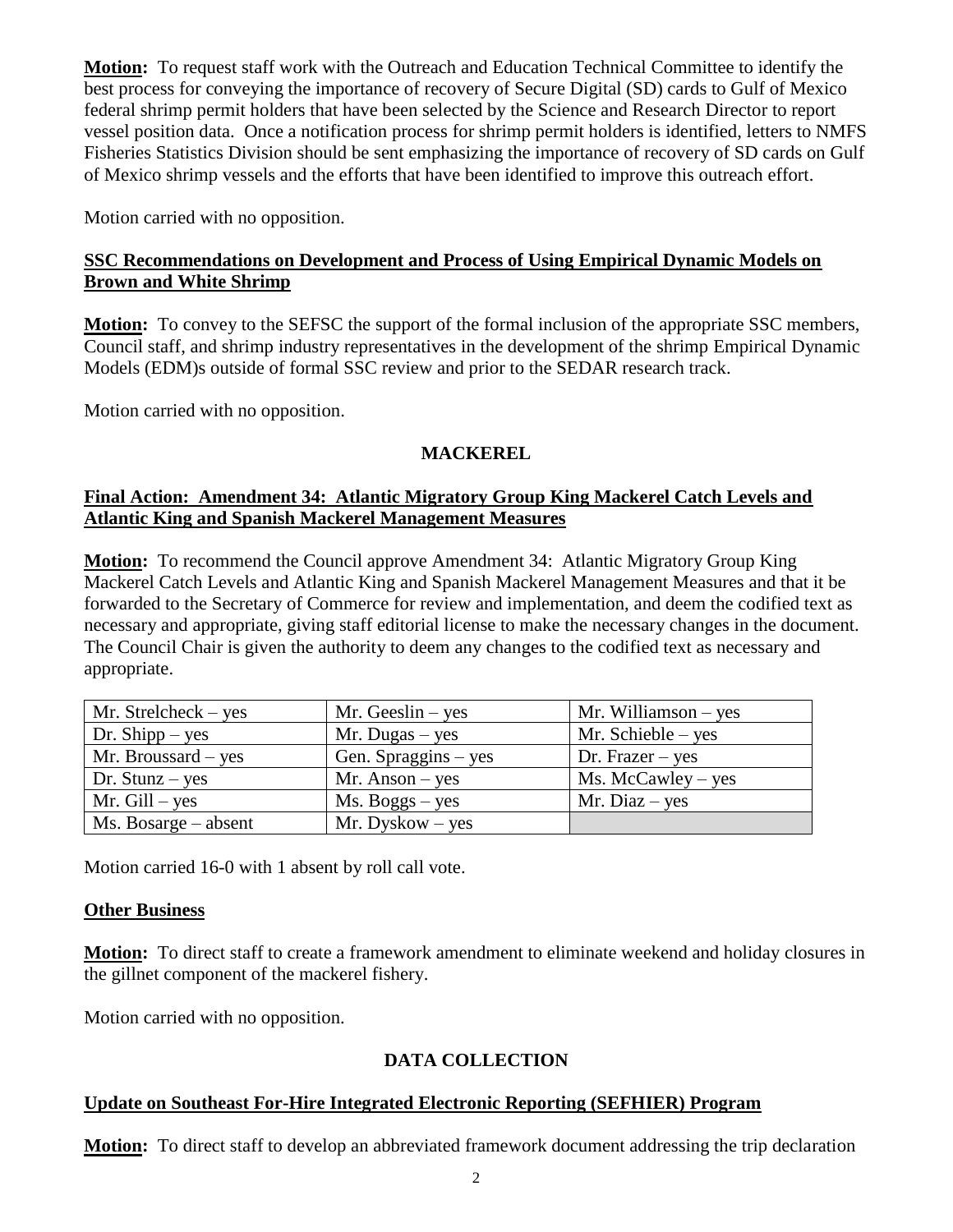requirements.

Motion carried with no opposition.

# **REEF FISH**

# **Review of Revised Great Red Snapper Count Estimates and SSC Recommendations for Red Snapper Catch Advice**

**Motion:** To direct staff to begin work on a framework action to revise the red snapper catch limits based on the SSC's March 2022 catch limit recommendations.

Motion carried with no opposition.

# **Presentation and Discussion of Gulf of Mexico Gag Grouper Interim Rule, SRFS Calibration, and Interim Analysis**

**Motion:** Request that SERO provide to the Council at its June 2022 meeting an analysis of data needed to develop an interim rule to reduce overfishing of gag grouper in the Gulf of Mexico for the 2023 fishing year. The analysis will include: (1) options for distributing quota to the recreational and commercial fishery sectors in an equitable manner (e.g., proportional reduction in catch using data from 2017-2019) given an ABC of 660,000 lbs ww based on a rebuilding time frame of Tmin\*2, and (2) options to maximize the number of fishing days for the recreational sector based on various fishing season start dates in 2023, including October 1 and November 1.

Motion carried with 2 in opposition.

**Motion:** As part of the gag rebuilding plan, evaluate the components outlined in the Allocation Review Guidelines presented in the "Allocation Review Criteria" for inclusion in the amendment to fully consider the various allocation scenarios and corresponding catch advice decisions before the Council.

Motion carried with no opposition.

# **Commercial IFQ Programs**

**Motion:** That the SEFSC and SSC prioritize increased human dimensions data collection and analysis, consistent with the recommendations from the report, "The Use of LAPPs in Mixed-Use Fisheries."

Motion carried with no opposition.

# **FWC Goliath Grouper Limited Harvest Rule Change**

**Motion:** To request that the SSC reconsider the OFL and ABC for goliath grouper.

Motion carried with no opposition.

# **SUSTAINABLE FISHERIES**

# **Historical Captain Permits Conversion**

**Motion:** To recommend the Council approve Framework Action: Historical Captain Permits